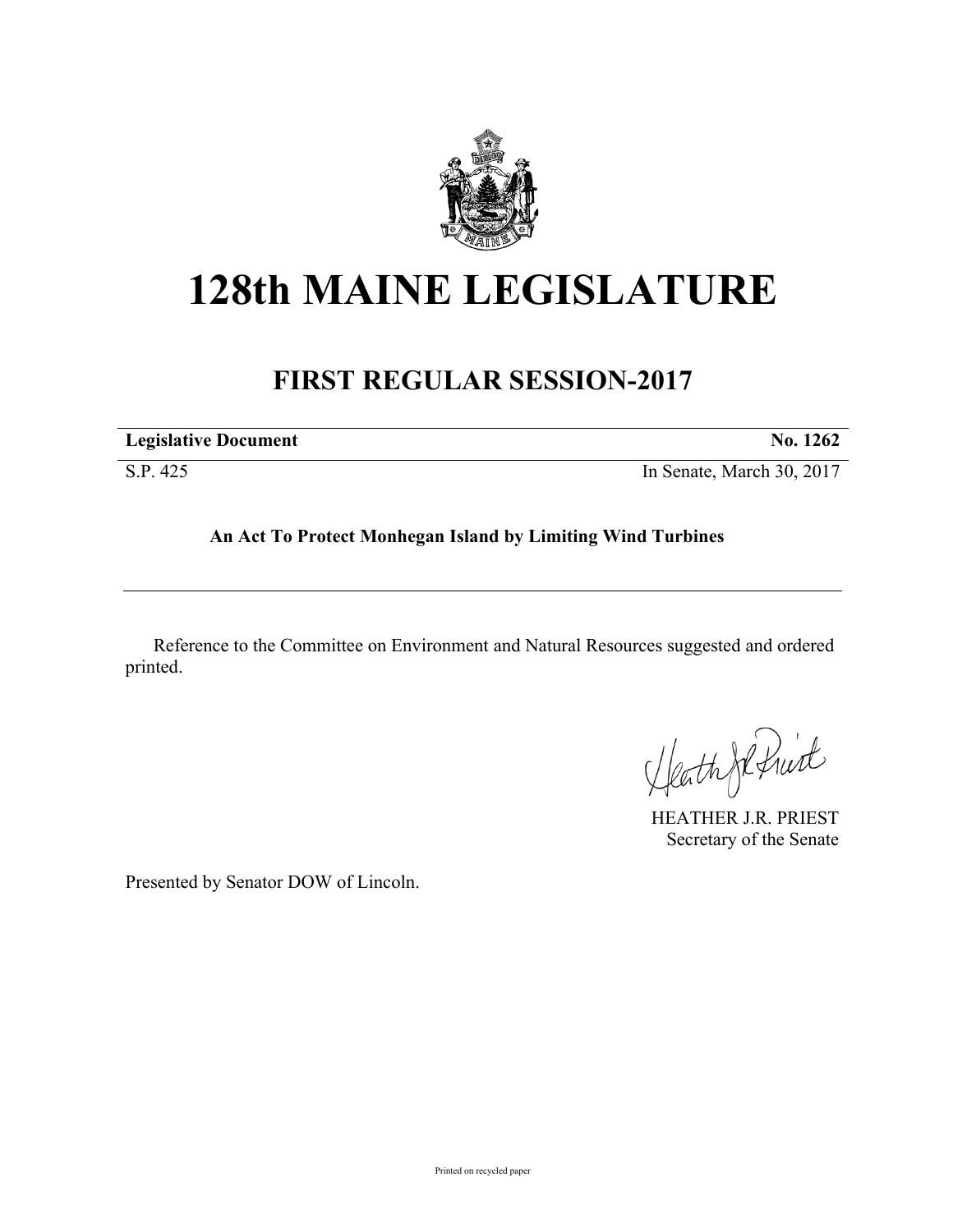| 1                    | Be it enacted by the People of the State of Maine as follows:                                                                                                                                                                                                                                                                              |
|----------------------|--------------------------------------------------------------------------------------------------------------------------------------------------------------------------------------------------------------------------------------------------------------------------------------------------------------------------------------------|
| $\overline{2}$       | Sec. 1. 12 MRSA §685-B, sub-§2-C, ¶F is enacted to read:                                                                                                                                                                                                                                                                                   |
| 3                    | F. The commission may not permit a community-based offshore wind energy project                                                                                                                                                                                                                                                            |
| $\overline{4}$       | within the Monhegan Lobster Conservation Area described in section 6471 or within                                                                                                                                                                                                                                                          |
| 5                    | 10 nautical miles of the Monhegan Lobster Conservation Area measured from a line                                                                                                                                                                                                                                                           |
| 6                    | running from the outer perimeter of the Monhegan Lobster Conservation Area.                                                                                                                                                                                                                                                                |
| $\boldsymbol{7}$     | Sec. 2. 12 MRSA §1868, sub-§5 is enacted to read:                                                                                                                                                                                                                                                                                          |
| $\,$ $\,$            | 5. Prohibited area. An offshore wind energy test area, for temporary or permanent                                                                                                                                                                                                                                                          |
| 9                    | purposes, may not be located within the Monhegan Lobster Conservation Area described                                                                                                                                                                                                                                                       |
| 10                   | in section 6471 or within 10 nautical miles of the Monhegan Lobster Conservation Area                                                                                                                                                                                                                                                      |
| 11                   | measured from a line running from the outer perimeter of the Monhegan Lobster                                                                                                                                                                                                                                                              |
| 12                   | Conservation Area.                                                                                                                                                                                                                                                                                                                         |
| 13                   | Sec. 3. 38 MRSA §480-D, sub-§11, ¶D is enacted to read:                                                                                                                                                                                                                                                                                    |
| 14                   | D. The department may not issue a permit under this article for an offshore wind                                                                                                                                                                                                                                                           |
| 15                   | power project within the Monhegan Lobster Conservation Area described in Title 12,                                                                                                                                                                                                                                                         |
| 16                   | section 6471 or within 10 nautical miles of the Monhegan Lobster Conservation Area                                                                                                                                                                                                                                                         |
| 17                   | measured from a line running from the outer perimeter of the Monhegan Lobster                                                                                                                                                                                                                                                              |
| 18                   | Conservation Area.                                                                                                                                                                                                                                                                                                                         |
| 19                   | Sec. 4. 38 MRSA §480-HH, sub-§16 is enacted to read:                                                                                                                                                                                                                                                                                       |
| 20                   | 16. Monhegan Island prohibition. A general permit under this section may not be                                                                                                                                                                                                                                                            |
| 21                   | granted for an offshore wind energy demonstration project within the Monhegan Lobster                                                                                                                                                                                                                                                      |
| 22                   | Conservation Area described in Title 12, section 6471 or within 10 nautical miles of the                                                                                                                                                                                                                                                   |
| 23                   | Monhegan Lobster Conservation Area measured from a line running from the outer                                                                                                                                                                                                                                                             |
| 24                   | perimeter of the Monhegan Lobster Conservation Area.                                                                                                                                                                                                                                                                                       |
| 25                   | Sec. 5. 38 MRSA §484, sub-§10, as amended by PL 2011, c. 655, Pt. DD, §18                                                                                                                                                                                                                                                                  |
| 26                   | and affected by §24, is further amended to read:                                                                                                                                                                                                                                                                                           |
| 27<br>28<br>29<br>30 | Special provisions; wind energy development or offshore wind power<br>10.<br>project. In the case of a grid-scale wind energy development, or an offshore wind power<br>project with an aggregate generating capacity of 3 megawatts or more, the proposed<br>generating facilities, as defined in Title 35-A, section 3451, subsection 5: |
| 31                   | A. Will be designed and sited to avoid unreasonable adverse shadow flicker effects;                                                                                                                                                                                                                                                        |
| 32                   | B. Will be constructed with setbacks adequate to protect public safety. In making a                                                                                                                                                                                                                                                        |
| 33                   | finding pursuant to this paragraph, the department shall consider the recommendation                                                                                                                                                                                                                                                       |
| 34                   | of a professional, licensed civil engineer as well as any applicable setback                                                                                                                                                                                                                                                               |
| 35                   | recommended by a manufacturer of the generating facilities; and                                                                                                                                                                                                                                                                            |
| 36                   | C. Will provide significant tangible benefits as determined pursuant to Title 35-A,                                                                                                                                                                                                                                                        |
| 37                   | section 3454, if the development is an expedited wind energy development.                                                                                                                                                                                                                                                                  |